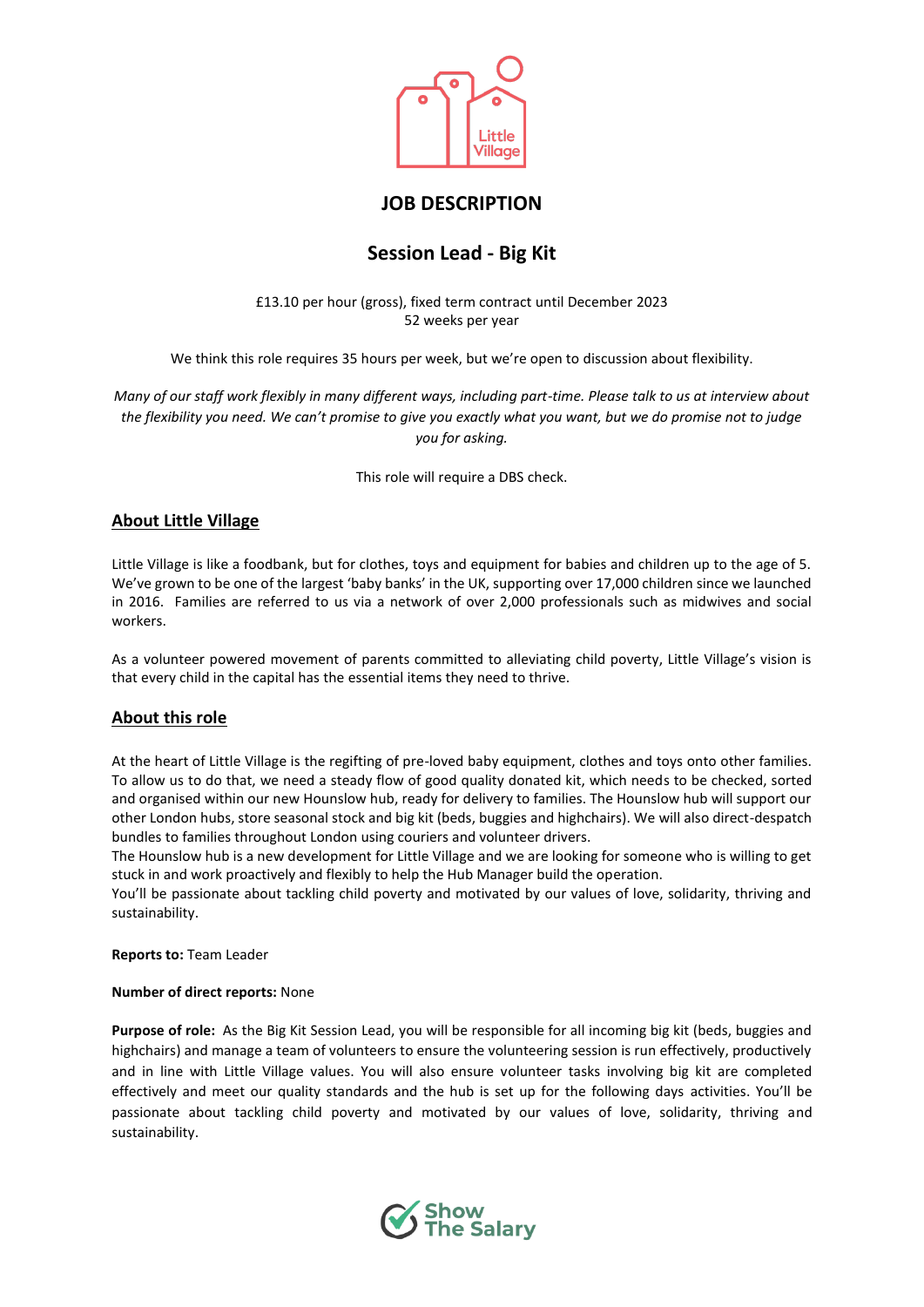

# **Key Tasks and Accountabilities**

### **Task Management:**

- Manage incoming big kit (beds and buggies) including cleaning, quality checking, organising and storing and ensuring donors are thanked and supported.
- Manage the big kit space to ensure items are stored safely and the space is tidy.
- Unload and load delivery vans, sorting and placing items on to racks, and shelves and using a pallet trolley to move kit around.
- Download and print manuals, handwriting instructions where no instructions are available online.
- Problem solve and carry out repairs/ improvements to Big Kit.
- Allocate appropriate kit to families, based on needs, request etc. Liaise with hub teams to prioritise families when low on stock.
- Identify improvements, develop and implement any necessary processes that support big kit processes.
- Work closely with the Hub Manager, Team Leader and other Session Leads to ensure the smooth running of weekly activities. to ensure any priorities for that session are completed and any outstanding tasks are communicated to the Hub Manager/Team Leader.

### **Communication:**

- Communicate with Hub Manager and other hub team on available stock, low or excess stock and preparing stock for transfer across the network
- Communicate with families where clarification of big kit requirements is needed (including calling them for clarification if necessary)

### **Volunteer Management:**

- Effectively induct new volunteers on tasks around big kit, ensuring they are familiar with Little Village's policies and procedures and understand its values.
- Welcome volunteers (including corporate volunteers) to each session, ensuring the session has a fun, professional and productive feel.
- Train new volunteers and allocate a buddy or mentor during sessions if required.
- Help volunteer drivers load big kit and to understand the despatch schedule.
- Be aware of your safeguarding responsibilities and escalation procedures.
- Be the point of contact for questions and queries on big kit during the session.
- Ensure Volunteer Sessions are run effectively and that volunteers have clear instructions and are encouraged to take breaks.

### **Operational Support:**

- Take on specific scheduled responsibilities to support the Hub Manager, Team Leader and wider team with the day-to-day operations.
- Occasional representation of Little Village at community events.

# **About your skills and experience**

We are looking for a highly motivated person to join our team. You should have:

### Essential

- Excellent communication skills.
- Experience of using Microsoft Office 365 (Outlook, Excel, Word) and data input / processing.
- Exceptional organisational and delegation skills, and interest in routine tasks.
- Strong interpersonal skills.
- Excellent organisational skills
- Good understanding of Little Village, its values and ethos.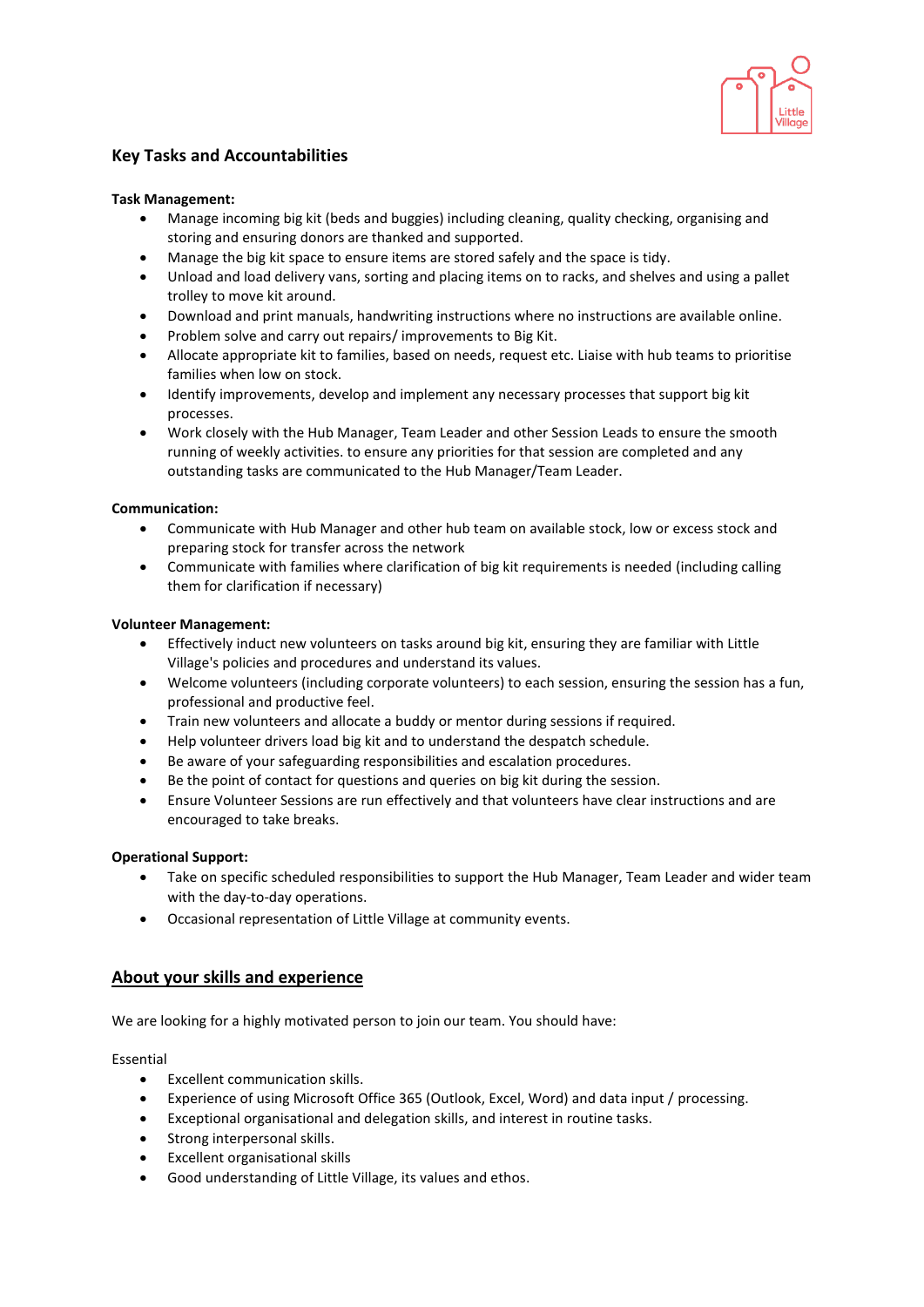

Desirable

- Full clean driving licence
- Practical love of DIY would be useful! This is a hands-on role.
- Experience (direct or indirect) of living in poverty.

### **What we can offer**

### **Salary and pension**

The salary for this role is £13.10 per hour (gross) fixed term contract until December 2023. If eligible, we will match your contributions by 3% on pensions.

### **Annual leave**

You will be entitled to 25 days of annual leave plus bank holidays (these will be pro-rated to reflect your working hours if you work less than 35 hours per week).

### **Hours of work**

We think this role requires 35 hours per week, but we're open to discussions about flexibility. This is a 52 weeks per year contract.

### **Location**

This role will be based at the Little Village Hounslow site, which is located at: Unit 27, Treaty Shopping Centre, First floor, London TW3 1QL (former Debenhams).

### **Contract**

This is a fixed term contract, starting as soon as possible and finishing in December 2023. You will have a probation period of 3 months.

### **The application process**

Little Village operates in London, one of the most diverse cities in the world. We are working towards a goal where our team fully reflects that diversity and difference in lived experiences and strongly encourage applications from under-represented groups including people from Black, Asian and Minority Ethnic backgrounds, LGBTQ+ people, people with disabilities, people with lived experience of poverty either personally or through family, experience of the care system, non-graduates and first-in-family graduates. As part of our commitment to fairer recruitment, all applications will be assessed without names and any protected characteristics.

We want Little Village to be a place where our individual differences and contributions are truly recognised and valued. We want to support people with disabilities and are fully committed to make any reasonable adjustments so that everyone can apply to this role. We are serious about working with the right candidate to make this role work for them. To read our Equal Opportunities Policy please se[e here.](https://wp.littlevillagehq.org/wp-content/uploads/2021/06/Little_Village.Equal_Opportunities.March_2021.FINAL-Copy.pdf)

We know everyone's lives are different and that traditional working patterns may not be quite right for you. We think this job requires 35 hours per week but if you are interested in the role but cannot commit to the hours above, we are also open to discussing the hours you are able to do.

The requisite eligibility criteria, or work visa to work in the UK are a requirement for this position and unfortunately, we are not able to offer relocation and/or sponsorship support.